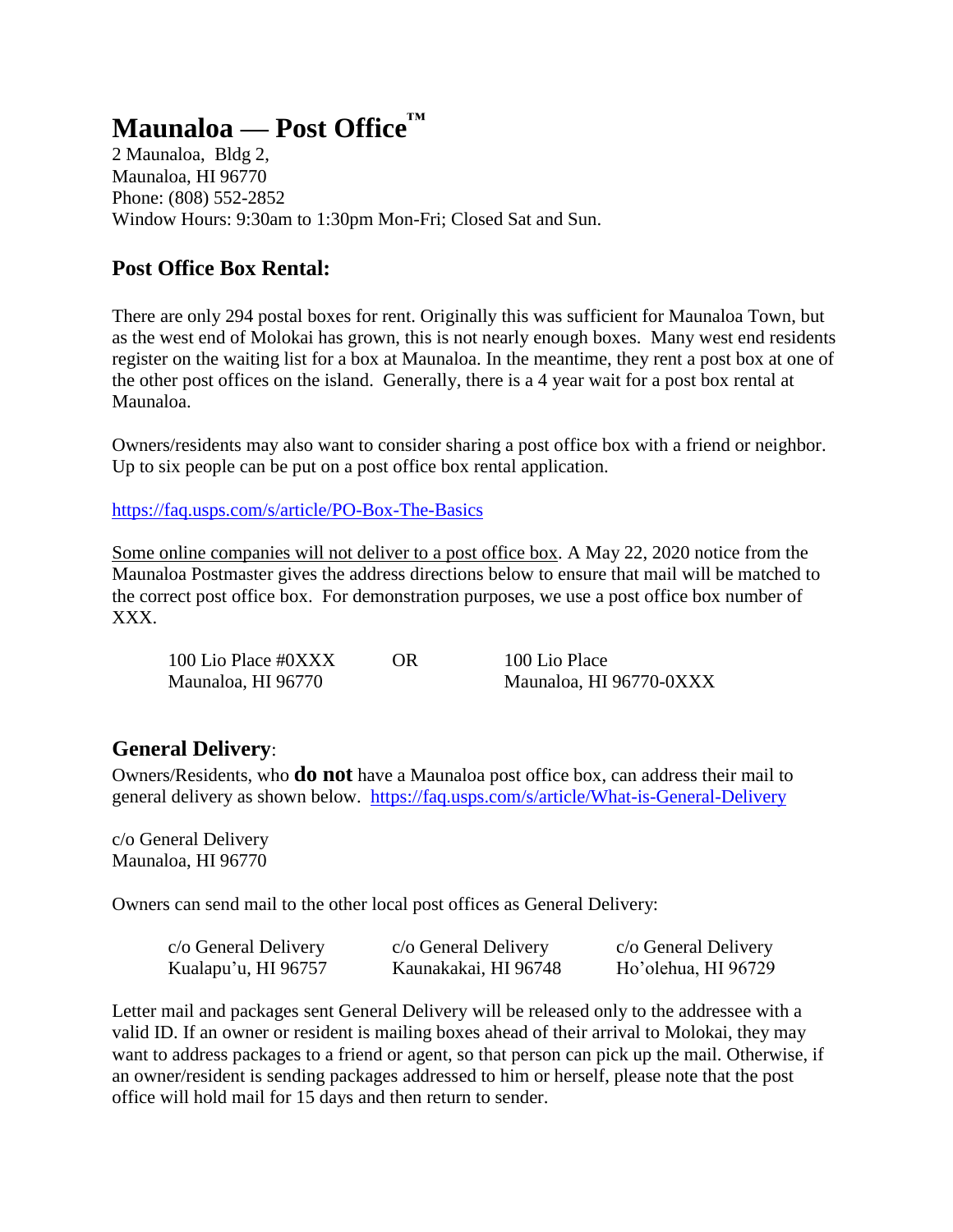#### **Other Local Post Offices:**

#### **Kaunakakai — Post Office™**

120 Ala Malama St, Kaunakakai, HI 96748 Phone: (808) 553-5845 Hours: 9:00am – 3:30pm Mon-Fri; 9:00 – 11:00am Sat; Closed Sun. PARCEL LOCKERS AVAILABLE PO box sizes available for rent: Small  $(5" \times 5.5")$  and Medium  $(5.5" \times 11")$ 

#### **Ho'olehua Post Office**

In Ho'olehua – (808) 567.6144 69-2 Puupeelua Ave, Ho'olehua, HI 96729 Hours: 8:30 am-4:30 pm Mon-Fri; Closed Sat & Sun Limited availability of postal boxes for rent

# **Kualapu'u — Post Office™**

308 Farrington Ave, Kualapuu, HI 96757 Phone: (808) 567-6638 Hours: 9:30 – 11:30am, 12:00pm to 4:00pm Mon- Fri; Closed Sat and Sun. PO box sizes available for rent: Small  $(5" \times 5.5")$  and Medium  $(5.5" \times 11")$ 

#### **Private Shippers:**

#### **FedEX**

800.463.3339 Send Packages at Kiosk in front of Makoa Trucking on Wharf Road 10:45am Mon-Fri, Closed Sat & Sun

FedEX delivers directly to units at Paniolo Hale. **Owners/Residents MUST put their unit number in their address when ordering items that will be delivered by FedEX**. If there is no unit number on the package address, the package will be returned to sender. FedEX will not leave parcels at the Paniolo Hale office. FedEX will attempt three deliveries before returning it to your shipper. When a FedEx courier is unable to deliver your package, he/she will leave a tag on your door informing you of the Air Waybill number and the next delivery attempt. You can also contact FedEx Customer Service at 1800GoFedEx (800-463-3339) to arrange delivery.

<https://www.fedex.com/en-us/shipping/services.html> <https://www.fedex.com/en-us/shipping/home-delivery.html>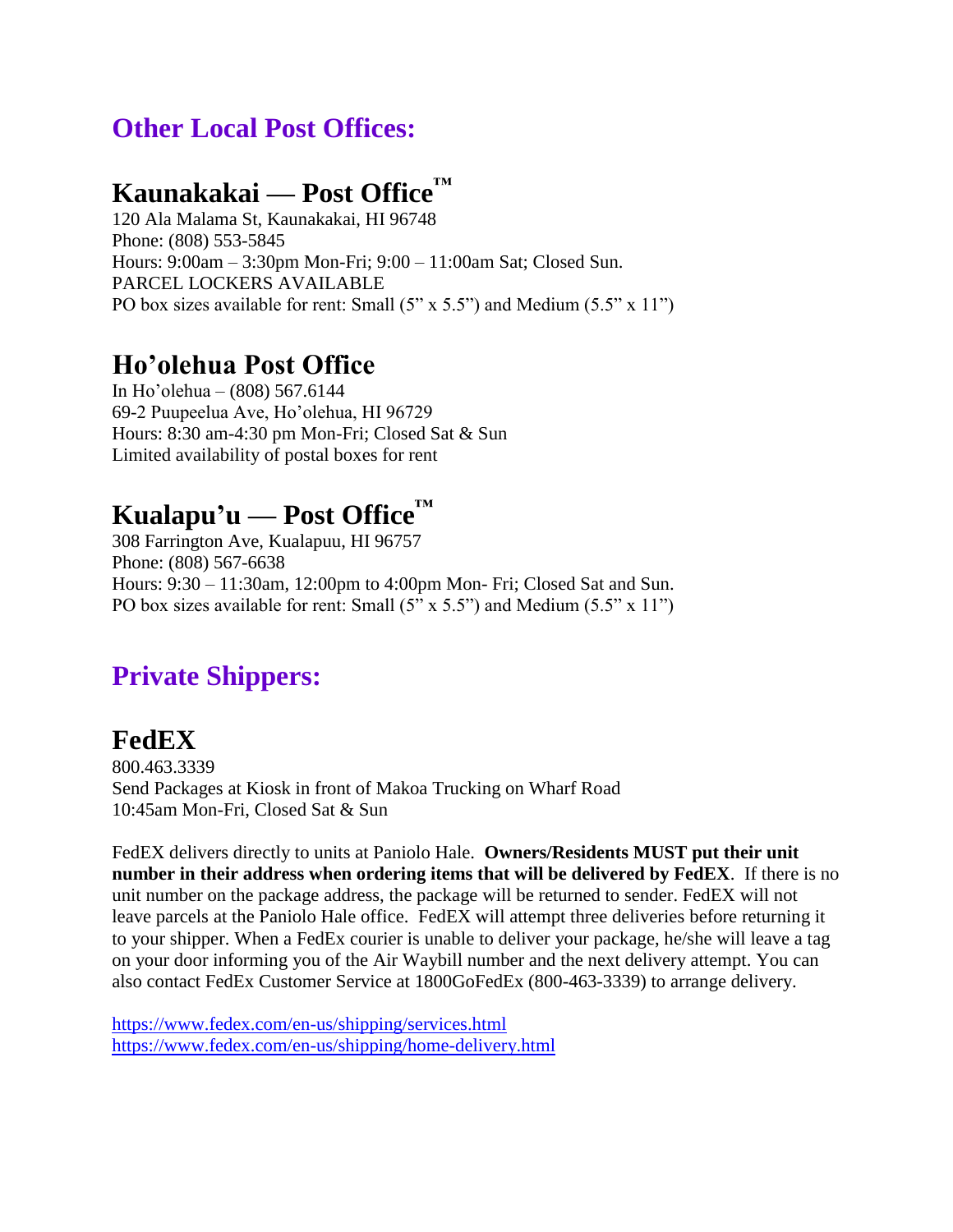#### **United Parcel Service**

1.800.PICK.UPS

UPS delivers directly to units at Paniolo Hale. **Owners/Residents MUST put their unit number in their address when ordering items that will be delivered by UPS**. If there is no unit number on the package address, the package will be returned to sender. UPS will not leave parcels at the Paniolo Hale office. UPS will attempt 3 deliveries. When a UPS courier is unable to deliver your package, he/she will leave a tag on your door. After 3 attempts, UPS will return the package to the sender unless you contact them to set up another delivery option.

[https://www.ups.com/us/en/services/knowledge-center/article.page?name=five-tips-for-shipping](https://www.ups.com/us/en/services/knowledge-center/article.page?name=five-tips-for-shipping-to-hawaii&kid=art1750dd5063b)[to-hawaii&kid=art1750dd5063b](https://www.ups.com/us/en/services/knowledge-center/article.page?name=five-tips-for-shipping-to-hawaii&kid=art1750dd5063b)

## **Private Shippers for Delivery of Large Items to Molokai:**

Kamaka Air [https://www.kamakaair.com](https://www.kamakaair.com/) [Daniel K. Inouye International Airport](https://www.google.com/search?client=firefox-b-1-d&sxsrf=ALeKk014VavaVzTOtToBGF8yR3wBL6aElA:1613072367960&q=Daniel+K.+Inouye+International+Airport&ludocid=9138104574240043487&lsig=AB86z5W9xwLaukZxljJdP0uZ55HZ&sa=X&ved=2ahUKEwiAwfTryuLuAhXaXM0KHUBQCBEQ8G0oADAcegQIMBAB) 144 Palekona St, Honolulu, HI 96819 (808)839-0946 Hours: 5:30am -4:30pm Mon-Fri; 8:30am – 2:00pm Sat; Closed Sunday

**Molokai**: (808) 646-1284; Open 7am-to 11am, Mon-Fri

#### **Young Brothers Hawaii**

<https://htbyb.com/ship-your-goods/> **General Number** (808) 553-5431 **Email** [molokai@htbyb.com](mailto:molokai@htbyb.com) **Port Address** Kaunakakai Wharf, Kaunakakai, HI 96748 **Mailing Address** PO Box 267, Kaunakakai, HI 96748 **Hours of Operation** Monday 7:30 a.m. – 2:30 p.m.; Lunch Closure: 11:15 a.m. to 12:30 p.m. Tuesday 7:30 a.m. – 11:30 a.m. Wednesday 1:00 p.m. – 4:30 p.m. Thursday 7:30 a.m. – 2:30 p.m.; Lunch Closure: 11:15 a.m. to 12:30 p.m. Friday CLOSED

### **Makoa Trucking**

<https://makoatrucking.com/> In Kaunakakai –( 808) 553.5319 On Wharf Road, 1 block from Hwy 7:00am – 4:00pm Mon-Fri Closed Sat & Sun